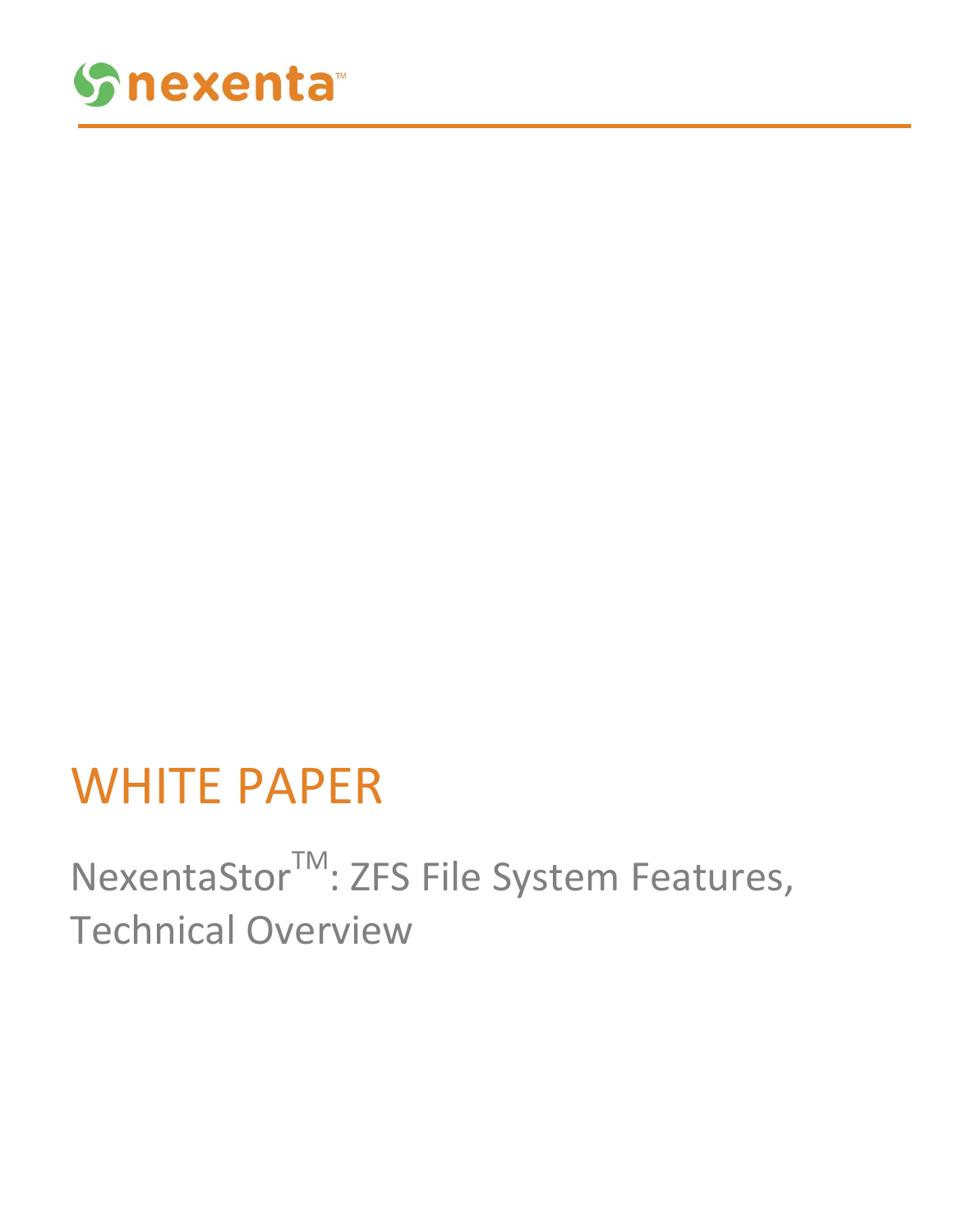## **Snexenta**

## **Table of Contents**

Nexenta is a registered trademark of Nexenta Systems Inc., in the United States and other countries. All other trademarks, service marks and company names mentioned in this document are properties of their respective owners. © 2014 Nexenta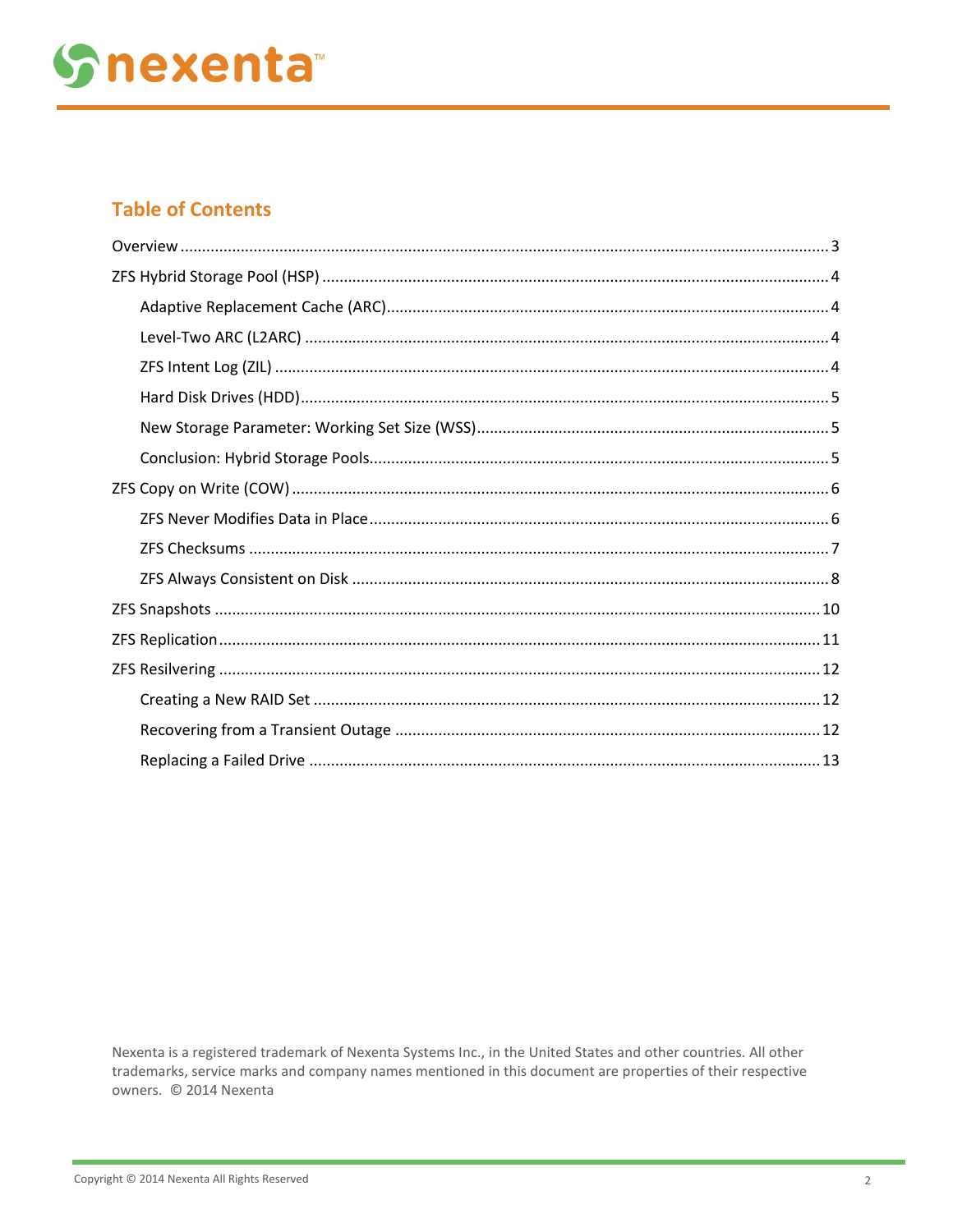# **nexenta**

## <span id="page-2-0"></span>**Overview**

The Nexenta HA Cluster consists of NexentaStor™ appliances running a defined set of services and monitoring each other for failures. It enables two NexentaStor instances to be configured as an active / active pair. Neither system is designated specifically as primary or secondary. Both systems can be actively managing shared storage, although volumes are owned by only one system at any given time.

When installed and configured, each instance of NexentaStor is able to perform all functions. At the same time, along with another NexentaStor instance, the licensed feature provides high availability for shared storage accessible from both appliances.

Volume services can be migrated between cluster appliances either manually or automatically upon failure of one appliance.

NexentaStor HA Cluster management can be configured via both Nexenta Management Console (NMC) and the appliance's Web GUI (NMV).

Storage is jointly managed via the HA Cluster and is configured as shared storage. RAID and replication policies can be established to protect data in a number of ways with the aid of NexentaStor.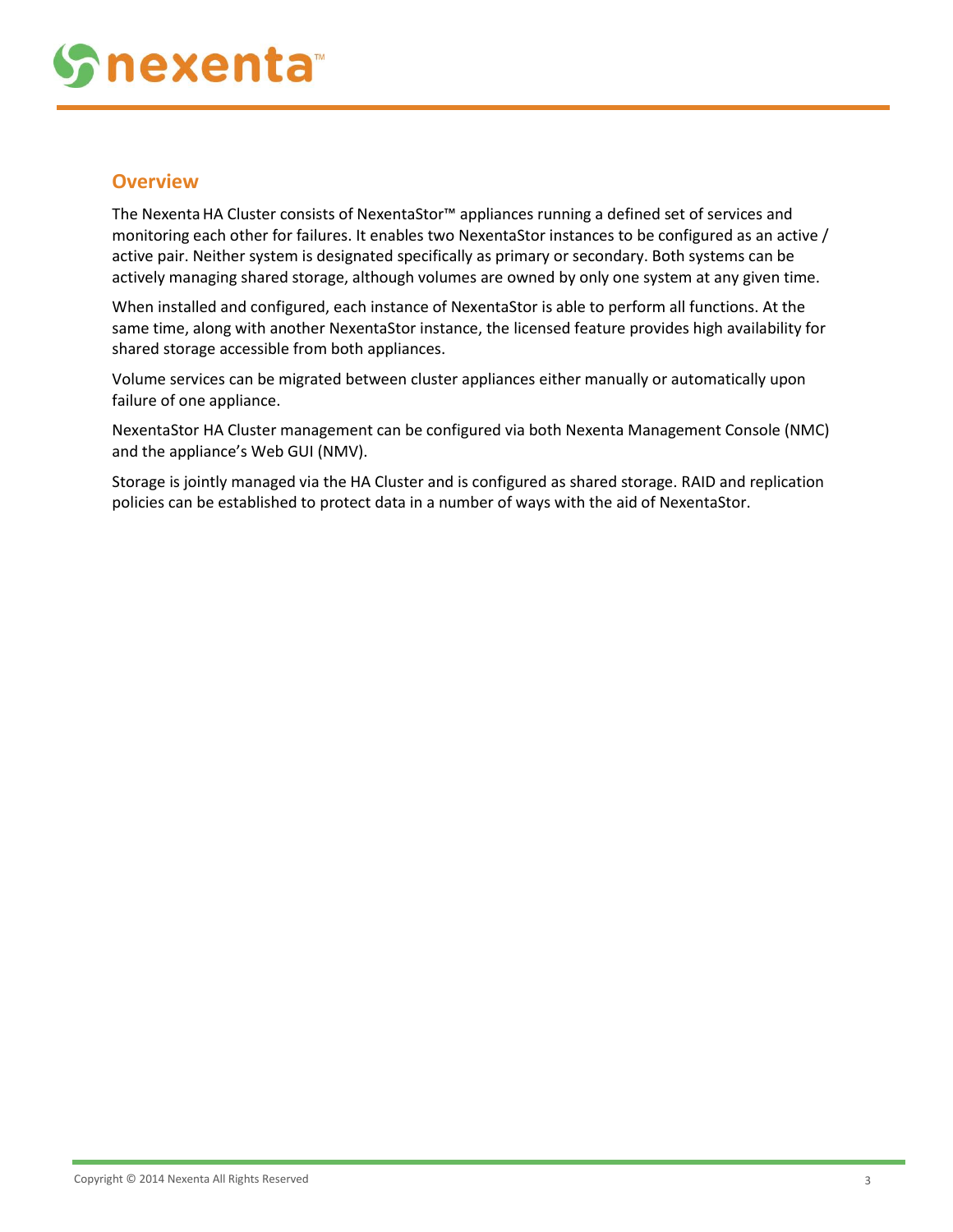## <span id="page-3-0"></span>**ZFS Hybrid Storage Pool (HSP)**

ZFS is a robust, scalable file system with features not available in other file systems available today. One of these revolutionary features is the ZFS HSP, which allows IT to combine DRAM, SSDs, and spinning HDDs into an accelerated storage medium. Below we will explore each of these offerings.

### <span id="page-3-1"></span>Adaptive Replacement Cache (ARC)

The ARC lives in DRAM. It is the first destination for all data written to a ZFS pool, and it is the fastest (lowestlatency) source for data read from a ZFS pool.

When data is requested from ZFS, it first looks to the ARC; if it is there, it can be retrieved extremely fast (typically in nanoseconds) and provided back to the application. The contents of the ARC are balanced between the most recently used (MRU) and most frequently used (MFU) data.

### <span id="page-3-2"></span>**Level-Two ARC (L2ARC)**

The L2ARC lives in SSDs. In concept, it is an extension of the ARC. Without an L2ARC, data that could not fit in the ARC would have to be retrieved from HDDs when requested. That is when drive speed makes a difference, but the performance difference between "fast" (e.g., 15k-RPM) and "slow" (e.g., 7,200-RPM) is in terms of latencies measured as a few milliseconds or several milliseconds; both are dramatically slower than ARC accesses measured in nanoseconds. L2ARC, in SSDs, fits nicely between the two—both in terms of price and performance.

Buying hundreds of gigabytes of flash is cheaper than the same capacity of DRAM (though still more expensive today than HDDs), and flash's I/O latencies typically are measured in microseconds—slower than DRAM but still far faster than even "high-performance" HDDs. The L2ARC is populated by data first placed in the ARC as it becomes apparent that the data might get squeezed out of the ARC, and not every piece of data that existed in ARC will make it to the L2ARC (everything else is retrieved from HDDs instead, if requested); the algorithms that manage L2ARC population are automatic and intelligent.

### <span id="page-3-3"></span>**ZFS Intent Log (ZIL)**

The ZIL is used to handle synchronous writes—write operations that are required by protocol (e.g., NFS, SMB/CIFS) to be stored in a non-volatile location on the storage device before they can be acknowledged—to ensure data stability. Databases usually require transactions to be on stable storage devices before continuing, so reducing the latency of synchronous writes has a direct impact on performance.

ZFS can do this by using placing the ZIL on a SSD. All writes (whether synchronous or asynchronous) are written into the ARC in DRAM, and synchronous writes are also written to the ZIL before being acknowledged.

Under normal conditions, ZFS regularly bundles up all of the recent writes in the ARC and flushes them to the spinning drives—at which point the data in the ZIL is no longer relevant (because it now exists on its long-term, non-volatile destination) and can be replaced by new writes. The ZIL only is read from when synchronous writes in the ARC are unable to be written to spinning disk—like after a power failure or controller failover—at which point ZFS reads the ZIL and places that data onto the spinning drives as intended. One might compare this concept to non-volatile RAM (NVRAM) from storage vendors like NetApp, but where NVRAM uses batteries that can wear out and have other issues, write-optimized SLC (single-level cell) flash devices do not need batteries.

And while NVRAM scalability is limited to available slots, adding SLOGs is as easy as adding HDDs. Like L2ARC, the ZIL/SLOG is managed automatically and intelligently by ZFS: Writes that need it are accelerated, without any additional effort by the administrator.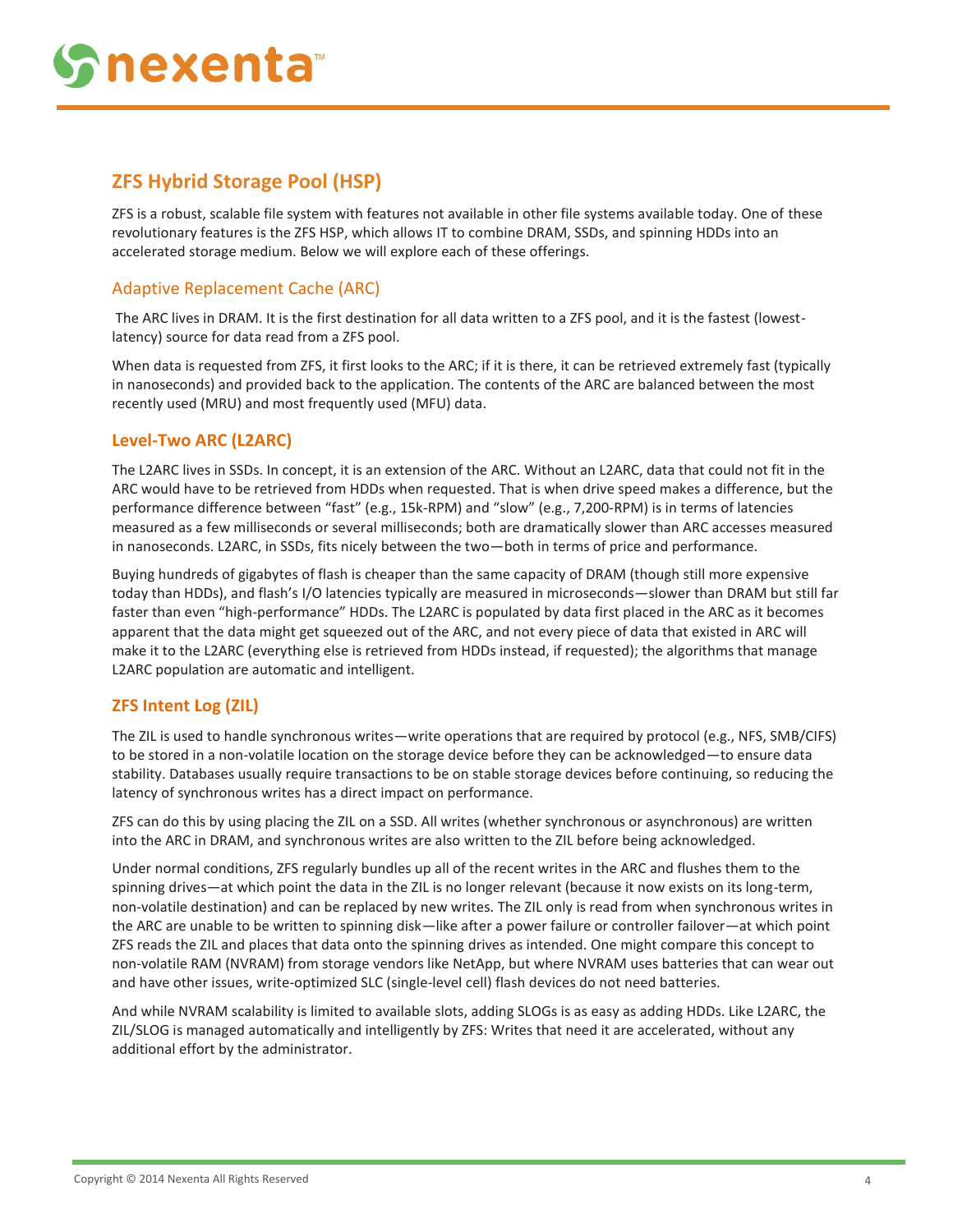# **nexenta**

#### <span id="page-4-0"></span>**Hard Disk Drives (HDD)**

With the ARC, L2ARC, and ZIL/SLOG providing the bulk of the performance from a ZFS Hybrid Storage Pool, spinning drives are relegated to the job they do well—providing lower-performance, higher-density, low-cost storage capacity. Until the day that flash competes with HDDs on a dollar-per-gigabyte front, the right balance of DRAM and flash for performance, and HDDs for capacity, results in a total cost of ownership (TCO) that is less both initially and over the long-term—than solving both requirements using all flash or all HDDs.

#### <span id="page-4-1"></span>**New Storage Parameter: Working Set Size (WSS)**

For legacy storage systems, sizing means determining necessary capacity, IOPS, and throughput and then performing some simple math to determine the number of spindles that could provide those numbers.

As the industry moves towards more sophisticated caching methodologies in storage systems, a new parameter for expressing storage needs has become evident: The WSS can be described as the subset of total data that is actively worked upon (e.g., 500GB of this quarter's sales data out of a total database of 20TB).

Knowing the WSS makes it possible to size ARC, L2ARC, and even HDDs more accurately, but few applications today have an awareness of WSS.

#### <span id="page-4-2"></span>**Conclusion: Hybrid Storage Pools**

ZFS hybrid storage pools intelligently combine DRAM, flash, and hard disk drives to achieve the right balance of cost and performance for any given working set, while reducing the need for administrators to constantly monitor storage for I/O bottlenecks.

By reducing both read and write latency with the use of flash in a ZFS hybrid storage pool, we end up with a system that performs far better than legacy storage systems, while having a much lower total cost of ownership (TCO).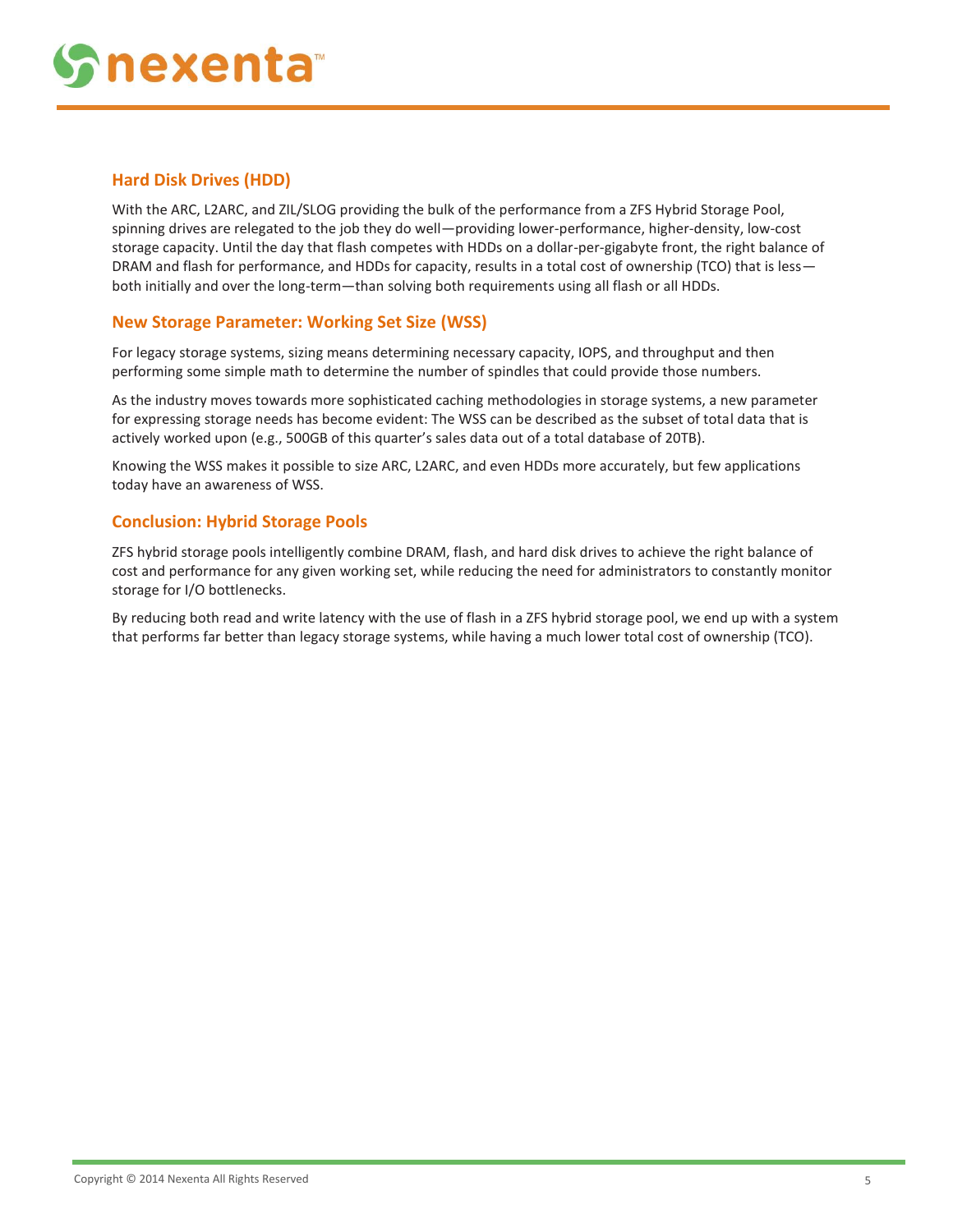## <span id="page-5-0"></span>**ZFS Copy on Write (COW)**

Since introduction, one of the major ZFS benefits is its copy on write capabilities. Almost every ZFS document references this capability as an important competitive advantage. Often there is an accompanying diagram used to pictorially explain this benefit. However, this diagram leaves much to be explained and those reviewing the COW concept or image without the benefit of an explanation are left to make their own conclusions. To understand the advantages of COW, it is necessary to know a few key things about the ZFS File System:

**Figure 1:** A Common ZFS transactional file system "Copy on Write" diagram



#### <span id="page-5-1"></span>**ZFS Never Modifies Data in Place**

When a storage file system does modify data in place, it exposes that data to potential corruption. This is a common occurrence with other file systems especially when a write is not completed properly, this is also known as the "RAID-5 Write Hole".

Consider the following example, where pieces of data (A, B, C and D) result in parity (P) written in a traditional RAID-5 file system:

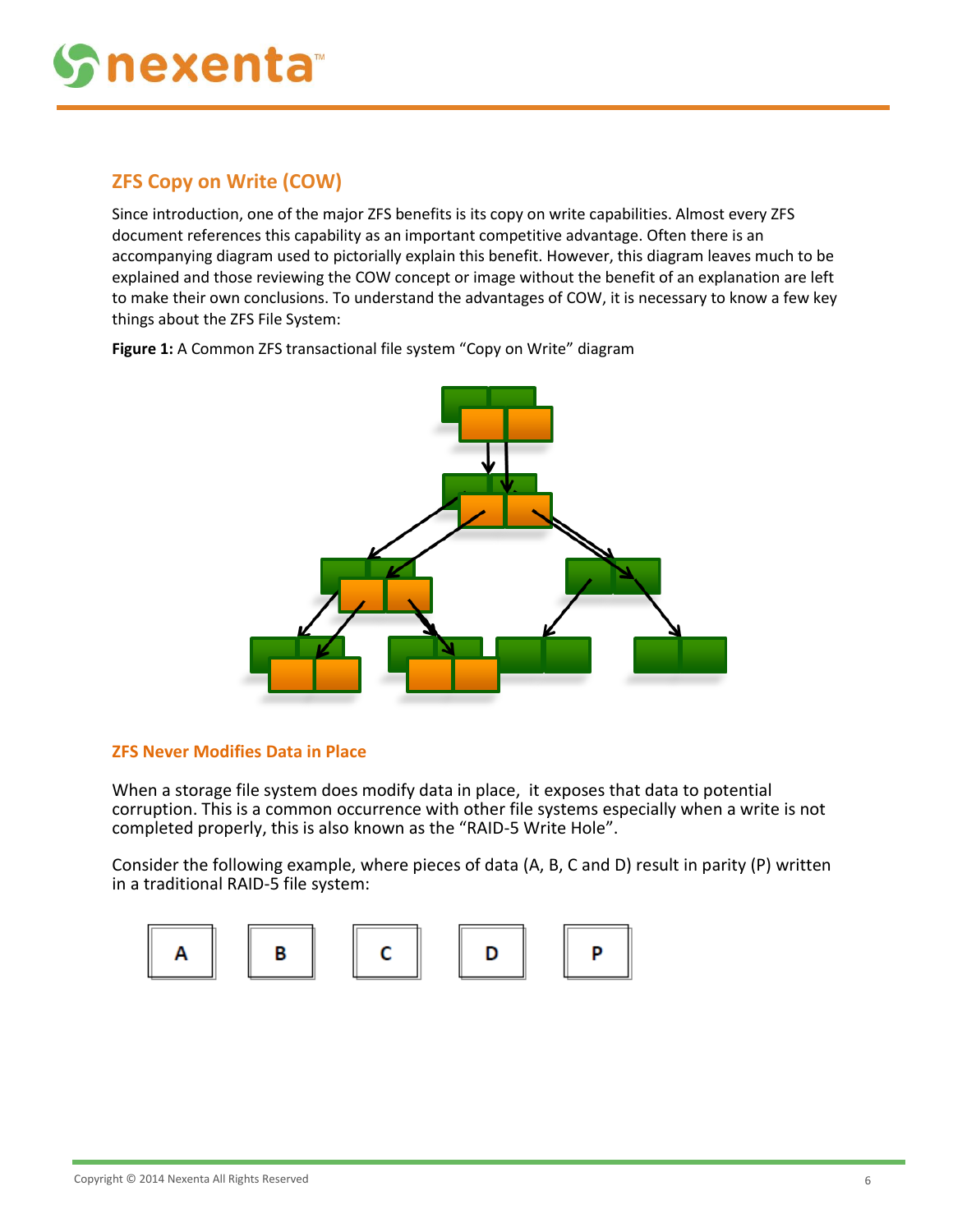If (A) is to be modified to (A') the parity must be recalculated to (P') and updated as well—as shown below:



However, should the storage file system get interrupted between the modification of (A) to (A') and (P) to (P'), it is possible to end up with the following situation—where (P) is the old and incorrect parity value for (A'), (B), (C) and (D). Now this is corrupted data!

The traditional RAID-5 file system is unaware of the problem. In fact, most traditional file systems blindly trust parity data. This problem may go undetected for a long period of time, but if (P) is ever called upon to reconstruct a drive that contains (A'), it would result in entirely incorrect data in the file system. By never modifying data in place, ZFS avoids this problem.

#### <span id="page-6-0"></span>**ZFS Checksums**

ZFS File System Checksums are stored with the parent and are present in every data and metadata block. Whereas, traditional file systems store a data block's checksum physically next to the data. If the checksum algorithm is strong (and not all file systems use a strong checksum algorithm), reading the checksum and comparing it to the data will detect an error within the data block (often called bit rot or digital decay).



This does not, however, protect against several other very real problems—things like phantom writes (where a drive claimed to have written data but never did), misdirected reads or writes (where a drive read or wrote a data block with a matching checksum but in the wrong location), and other problems (like drive firmware bugs).

However, ZFS can detect all these conditions and correct them in mirrored or RAIDZ configurations! ZFS has this ability because the checksums for each data and metadata block are stored in physically separate locations with pointer information from "parent" to "child"—often depicted as a tree as in the following diagram.

These checksums are calculated and compared every time ZFS walks through this tree to retrieve a piece of data, and if data is found to be in error, ZFS will use parity to return the correct data. It then goes ahead and fixes any bad data blocks as well! Note that even the highest parent metadata block is itself protected by a checksum stored in an "uberblock" (the entry point of a ZFS file system)—of which there are multiple copies stored in strategic places on disk.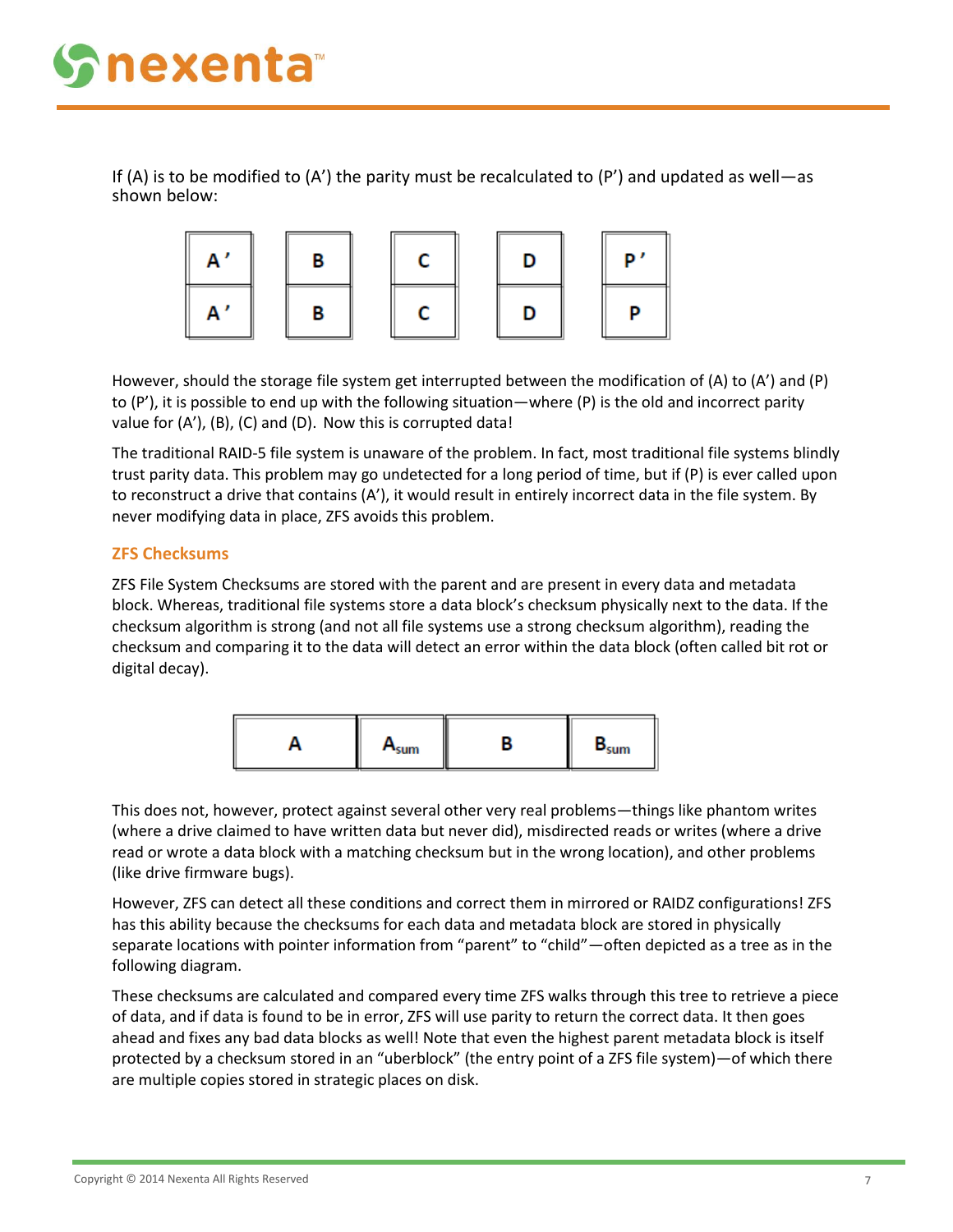## **nexenta**



**Figure 2:** ZFS checksum tree stores the checksum separate for the data

#### <span id="page-7-0"></span>**ZFS Always Consistent on Disk**

With ZFS, there's never a need for a file system check (fsck). Since ZFS never modifies data in place, new data is written to new space—starting from the bottom of the tree (data) and working up (metadata). This happens only when the entry point to the file system (known as the "uberblock" in ZFS parlance) is updated and the state of the file system actually changed. Refer back to figure 1, reproduced below as Figure 3 but with numbered notations.

Figure 3, ZFS updates are atomic; the file system is always consistent



In the first state (#1 in Figure 3, above), the top-center uberblock is the entry state to the file system. To retrieve any data block at the bottom, ZFS starts with the uberblock and navigates through the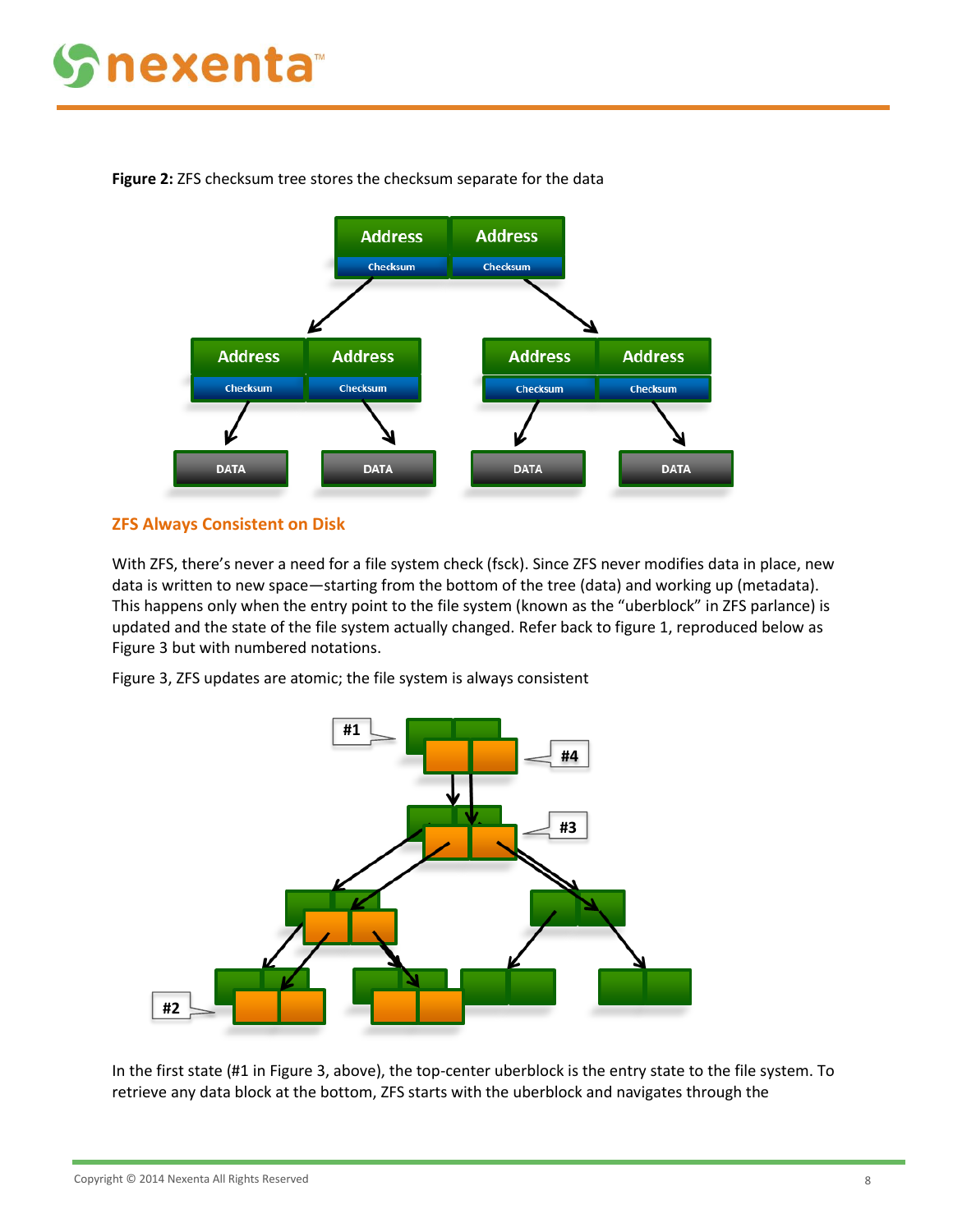appropriate metadata block pointers (comparing checksums along the way) to retrieve the appropriate data and be sure of its integrity.

In the next state (#2, above), the process of modifying the bottom-left two data blocks has begun. The green blocks depict the new data written in a new place, but that means that new parent block pointers, with checksums for the new data, are required as well.

In the third state (#3, above), most of the necessary new metadata block pointers have been written, but the uberblock has not yet been updated. Note that the orange state of the file system still is perfectly consistent, because all metadata and data is still intact. In the event of a power loss at this point, the storage system could still navigate the orange file system state without error after the system restarts.

Finally (step #4, above), the uberblock is updated in what is known as an "atomic" operation—meaning it either happens successfully or it does not happen at all. At this point, the new state of the file system—containing all of the green blocks and the unchanged orange blocks from the right-hand side also is perfectly consistent and updated with the new bottom-left data. Note that ZFS moves from one perfectly consistent file system state to another. The old orange data and metadata blocks are then freed for future use.

The 4 step process just described is also known as "copy on write". There are times when multiple parent block pointers can refer to a single physical block of data on disk. This poses no problem for ZFS; when a user of this data needs to modify it, the new data is written to a new place and all the necessary metadata changes are made (this is also known as "redirect on write".

Note: Not all the updates depicted in the diagrams above are necessarily writes to disk; many of these updates happen simultaneously when ZFS flushes its transaction groups from memory to disk. In addition, there are numerous optimizations not described above.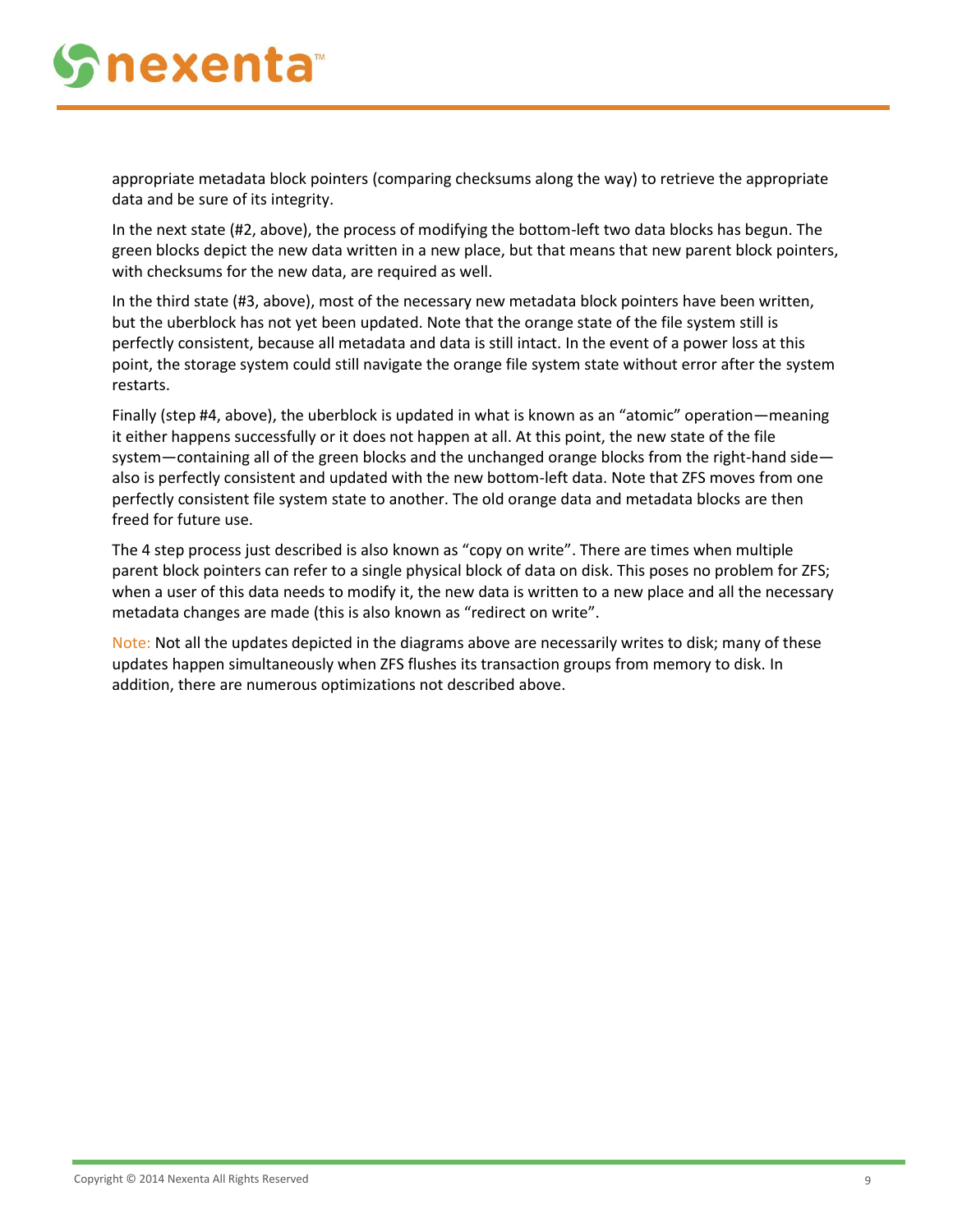## <span id="page-9-0"></span>**ZFS Snapshots**

In the following diagram, if a snapshot of the all-orange state of the file system were desired, ZFS would just skip the freeing of all the old orange blocks and the orange uberblock step. (In concept, taking a snapshot actually is less work for ZFS, because it skips the of freeing old blocks step!) Finding data in the current file system is as easy as following the relevant pointers from the green uberblock, and finding data in the snapshot is simply following the relevant pointers from the orange uberblock. Thus, in ZFS there is no need for separate "snapshot space", and snapshots only consume as much space as is changed in the file system since the snapshot was taken.



**Figure 4:** Updates are atomic – the file system state is always consistent

Observe how ZFS's application of "copy on write" in regards to snapshots is different than many other storage industry snapshot technologies. Some other file systems will perform a snapshot by literally copying the original data into a special snapshot space before the new write is completed in the original location. For others, new writes after a snapshot are directed into the special snapshot space, and when the snapshot is deleted, those writes are merged back into the original locations.

**Figure 5:** ZFS snapshots simply keep some pointers that would have otherwise been discarded

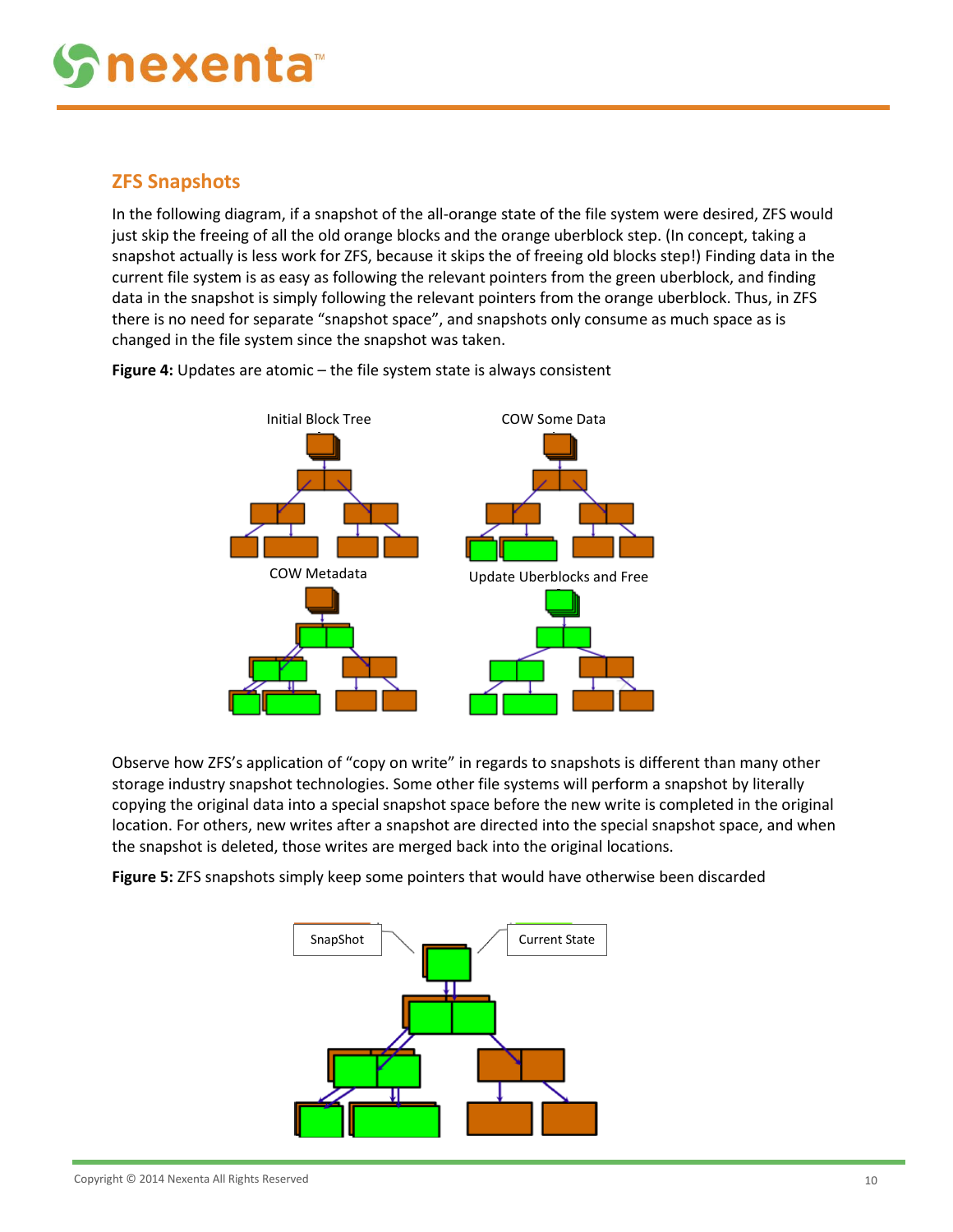## <span id="page-10-0"></span>**ZFS Replication**

The simplicity of ZFS snapshots helps us understand ZFS's built-in replication feature known as "ZFS send and receive". Replication is based on a concept known as "birth times". In addition to checksum and pointer information, each "parent" block contains the "birth times" of the children to which it points. The birth time is simply the transaction group number for the block that was written. With birth times, it becomes an easy task to identify any changes made between times 19 and 37. Refer to Figure 6 for an example.



**Figure 6:** Using birth times to determine any changes between two points in time

If ZFS replicates updates between snapshots taken at time 19 and time 37, the logical process would be as follows: Starting from the orange uberblock, the question asked is whether the child's birth time (37) is greater than 19? Yes, the state of the file system has changed and all changes should be found and sent. Moving down and left first, the question asked is whether the child's birth time (37 again) is greater than 19? Yes! Again moving down and left; is 37 greater than 19? Yes! So send that bottom-left orange data block, then back up one level and move right; is 25 greater than 19? Yes! So send that green data block, then back up one level and move right; is 19 greater than 19? No! This means that nothing on the right side of the above diagram has changed and there is no need to traverse any further into that part of the file system.

**Note:** that any parent block always is as "new" as its newest child. It is also worth noting that only the data in those data blocks are sent and not the various block pointers. Data changes are applied on the target file system but the block pointer tree *may be different!* This allows for differing compression levels on source and target, deduplication, or any other ZFS metadata-related configurable options!

This differs significantly from other replication technologies that require complete file system bitmaps and comparisons of the entire file system state in order to know what changes to send. Rsync, must examine the entire file structure on both source and target to determine if anything has changed. This can result in hours of metadata analysis even to send changes to one file!

Note: NexentaStor's Auto-Sync replication feature uses ZFS's built-in send and receive technology, as described in this paper. Auto-Tier uses rsync which, while less efficient, offers the ability to replicate between NexentaStor and non-ZFS storage.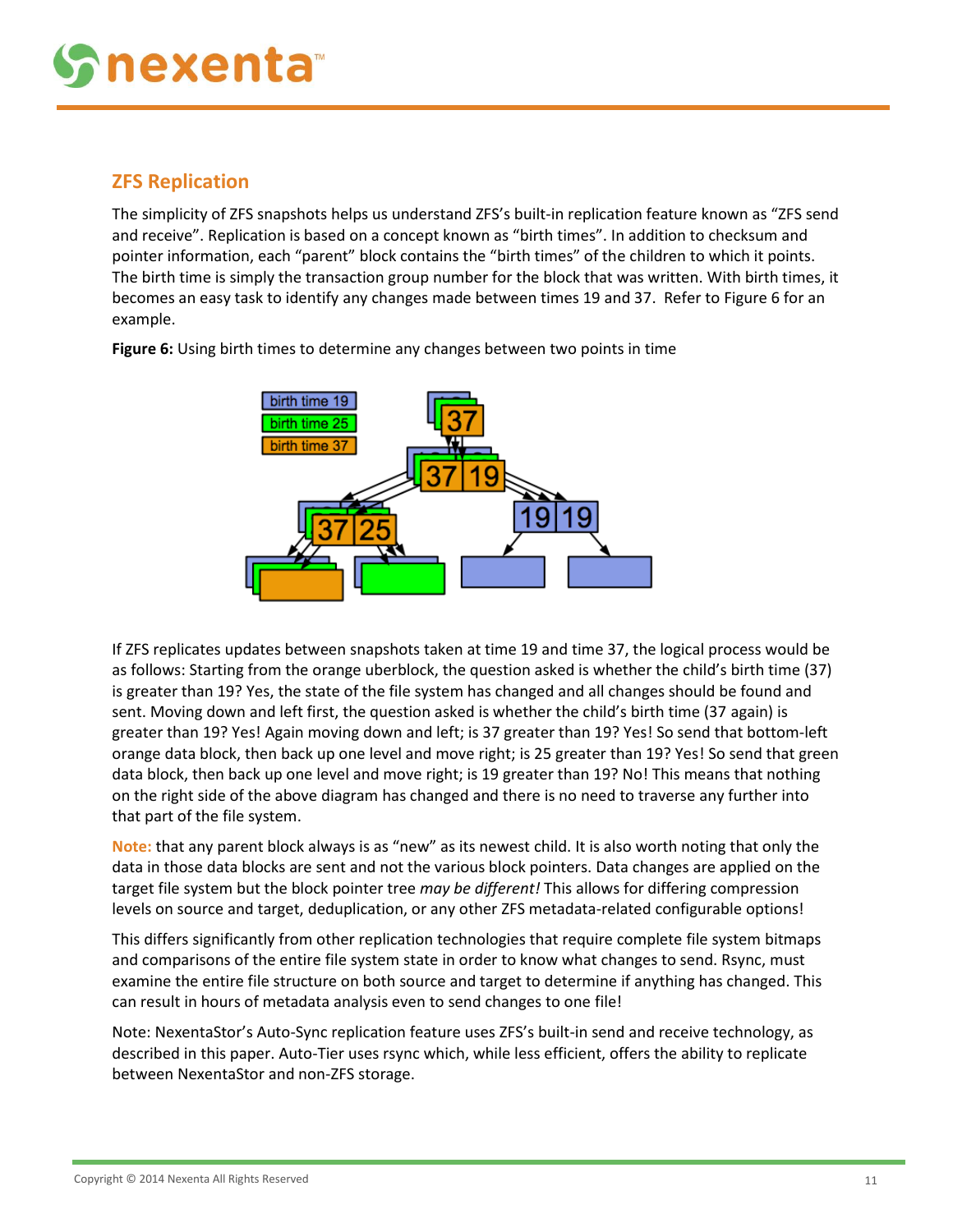## <span id="page-11-0"></span>**ZFS Resilvering**

Much like replication, resilvering with ZFS technology is efficient due to its file system layout and use of birth times. More specifically, there are three traditions used by most file systems upon which ZFS improves significantly:

#### <span id="page-11-1"></span>**Creating a New RAID Set**

In traditional file systems, when a new mirror (e.g., RAID-1 or RAID-10) or a new RAID stripe (e.g., RAID-5 or RAID-6) is created, the disks have to be initialized. Initialization means that disks are either written with all zeroes or by copying one disk to the other (or XOR-ing them together). The goal is to make all disks in the RAID set self-consistent but in reality the data on the drives is irrelevant! Instead of this wasted effort, as depicted in Figure 7; ZFS only copies "live" or relevant blocks of data when creating mirrors or RAID groups. This means that it takes nearly zero time to create and "initialize" new RAID sets! Compare that to the time required to initialize today's highest capacity disks.

**Figure 7:** ZFS only copies useful data, not unnecessary garbage



### <span id="page-11-2"></span>**Recovering from a Transient Outage**

Many traditional file systems use a concept called "dirty region logging" to keep track of changes that occur during a transient outage (e.g., from a temporarily pulled cable or interruption on a SAN). This can work if all changes are physically close together on the disk, but it can be a slow process and does not work well when changes are of a more random nature.

Instead of dirty region logging, ZFS uses a more efficient concept aptly named "dirty time logging". For each drive in a storage pool, ZFS keeps track of which transaction groups have been applied. If a drive is offline for any period of time, the same birth time comparison used in replication (see Figure 6) is also used to identify the file system changes that need to be applied to the drive when it comes back online. The result is that a 10-second outage only needs 10 seconds or less to repair!

Figure 8: Using birth times makes it simple to determine changes between two points in time